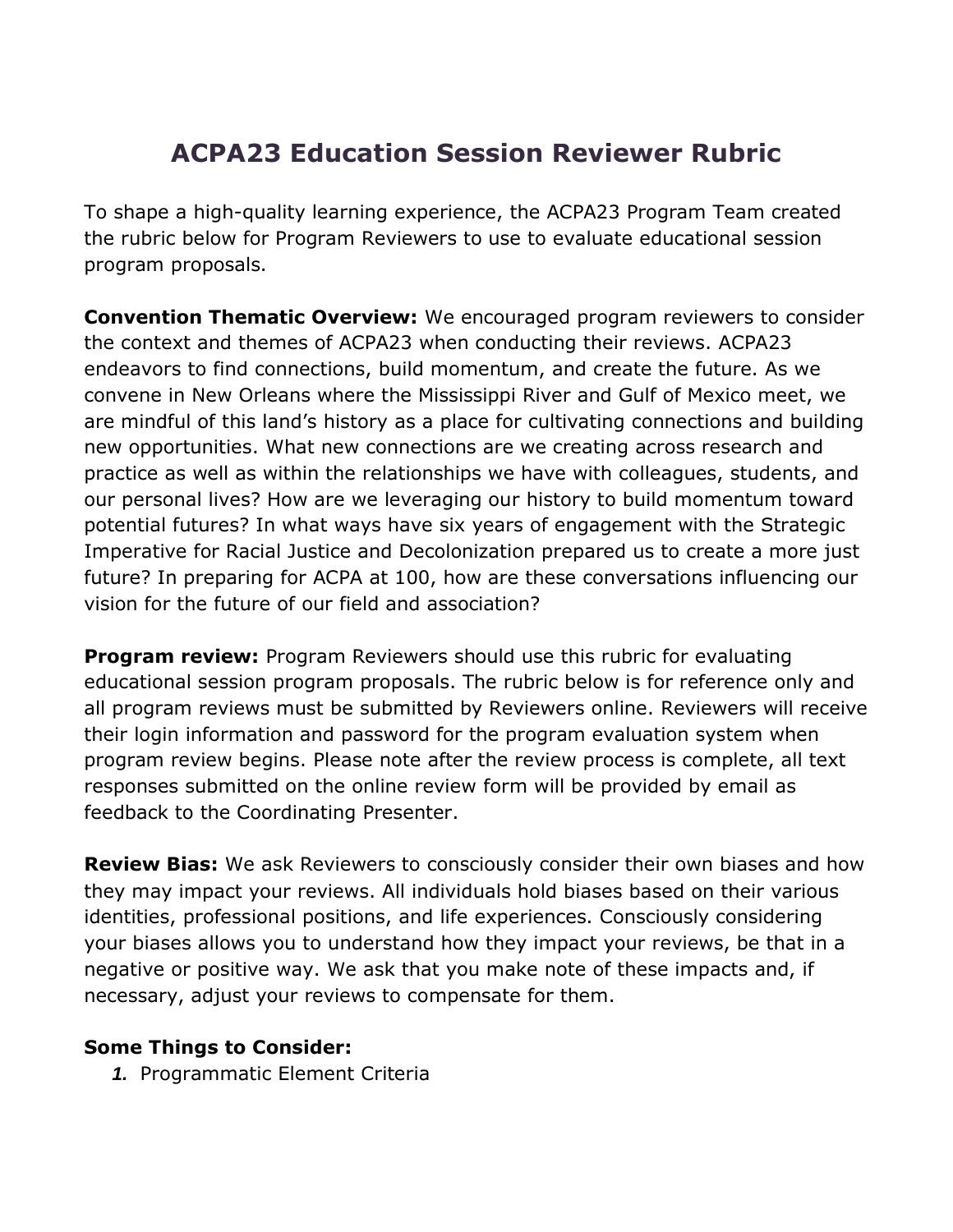When developing your proposal or reviewing the details of the proposal, element criteria can be found in each row of the rubric in the first column of each row.

*2.* Special Note on the "Connection to Racial Justice and Decolonization" Criterion

When reviewing the "Connection to Racial Justice and Decolonization" Criterion, we ask that you DO NOT evaluate this section on your perception of the merit of the presenter's response or determine whether or not you believe the program actually connects to the Strategic Imperative for Racial Justice and Decolonization OR ACPA Equity and Inclusion statements. Instead, we are asking you to assess whether not:

- Their rationale is written clearly and in a format that is easily understood;
- They used data, scholarship, observations, or lived experiences to inform their rationale as to how their session connects to the SIRJD and/ or ACPA Equity and Inclusion statements; and
- Did they follow the quidelines for this section?
- *3.* Special Program Track Consideration

ACPA23 is excited to offer two special tracks in relation to the work of the association on the [Strategic Imperative for Racial Justice and Decolonization](https://www.myacpa.org/sirjd) as well as ongoing priorities in higher education for Historically Black Colleges and Universities (HBCUs), Hispanic Serving Institutions (HSIs), Tribal Colleges and Universities (TCUs), Minority Serving Institutions (MSIs). Additionally, ACPA23 will offer a special track for sessions that specifically focus on navigating new boundaries and opportunities in higher education and student affairs. We encourage you to submit proposals with these foci and indicate as such in the program proposal submission form.

Please contact [conventionprograms@acpa.nche.edu](mailto:conventionprograms@acpa.nche.edu) with any questions about the educational session program proposal or review process, or the Program Reviewer Rubric below.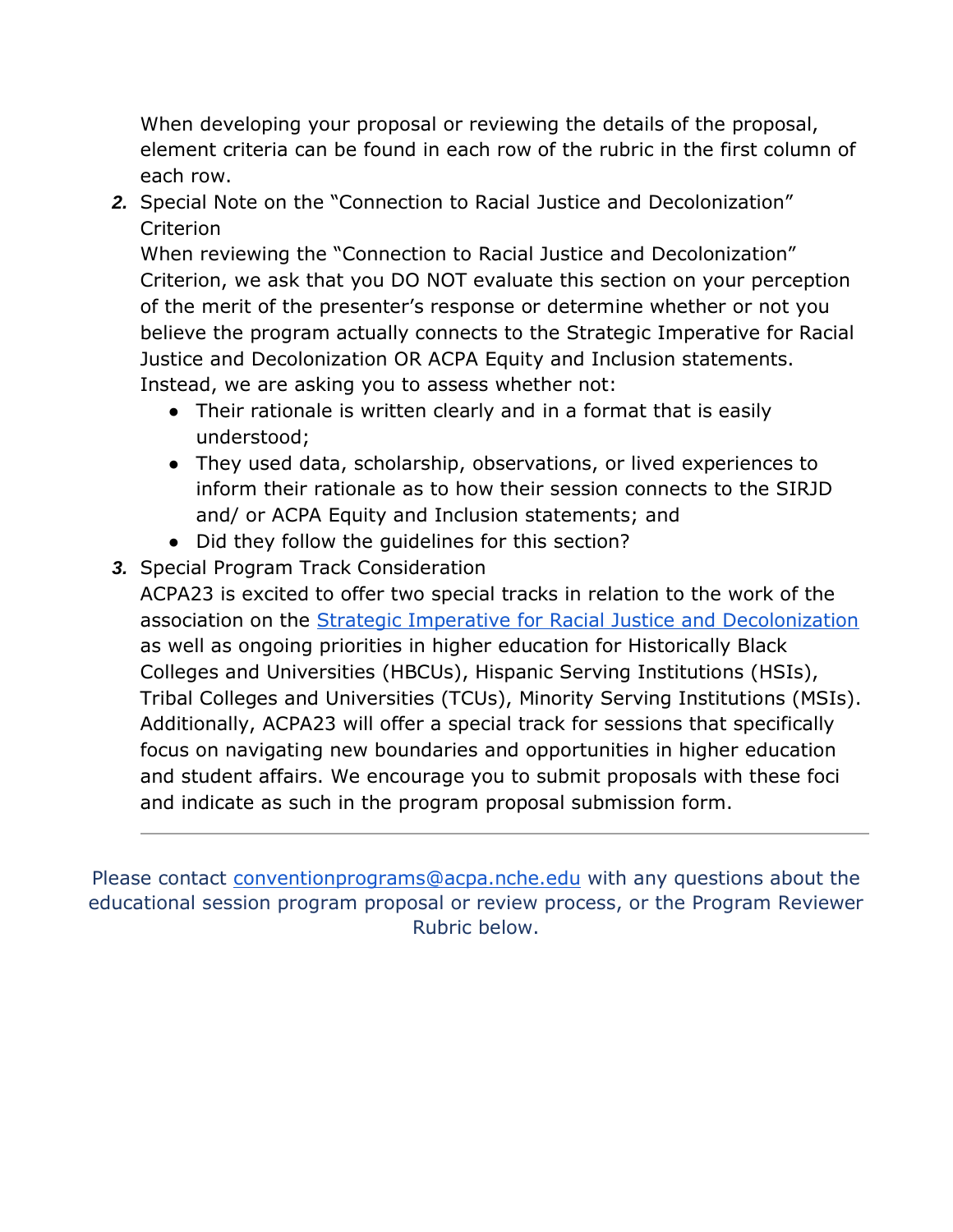## ACPA 2023 Convention Program Review Rubric

| Criterion<br>Learning Outcomes<br>The proposal provides<br>specific learning outcomes<br>clearly connected to the<br>session. Note that learning<br>outcomes should describe<br>measurable ways for<br>evaluating the knowledge,<br>skills, abilities, or attitudes of<br>participants as a result of<br>attending the session. The<br>following section of the<br>proposal submission is<br>relevant to this criterion and<br>should be reviewed: Learning<br>Outcomes.                                                                                                                                                                                                                                                                                                                                                               | Exemplary $-3$<br>Includes clear, specific, and<br>measurable learning<br>outcomes relevant to the<br>topic and goals of the<br>proposed session.                                                                                                                                                                                                                                                        | Acceptable $-2$<br>Includes learning outcomes,<br>but not all are clear, specific,<br>measurable, and/or relevant<br>to the topic and goals of the<br>proposed session.                                                                                                                                                                                                                                                                                           | Needs Improvement - 1<br>Includes learning outcomes,<br>but most are not clear,<br>specific, measurable, and/or<br>relevant to the topic and<br>goals of the proposed<br>session.                                                                                                                                                                                                                                                                                      | Not Acceptable - 0<br>Does not include learning<br>outcomes OR none of the<br>learning outcomes included<br>are clear, specific,<br>measurable, and/or relevant<br>to the topic and goals of the<br>proposed session. |
|----------------------------------------------------------------------------------------------------------------------------------------------------------------------------------------------------------------------------------------------------------------------------------------------------------------------------------------------------------------------------------------------------------------------------------------------------------------------------------------------------------------------------------------------------------------------------------------------------------------------------------------------------------------------------------------------------------------------------------------------------------------------------------------------------------------------------------------|----------------------------------------------------------------------------------------------------------------------------------------------------------------------------------------------------------------------------------------------------------------------------------------------------------------------------------------------------------------------------------------------------------|-------------------------------------------------------------------------------------------------------------------------------------------------------------------------------------------------------------------------------------------------------------------------------------------------------------------------------------------------------------------------------------------------------------------------------------------------------------------|------------------------------------------------------------------------------------------------------------------------------------------------------------------------------------------------------------------------------------------------------------------------------------------------------------------------------------------------------------------------------------------------------------------------------------------------------------------------|-----------------------------------------------------------------------------------------------------------------------------------------------------------------------------------------------------------------------|
| Relevance<br>The proposal provides an<br>overview of this session's<br>relevance to the student<br>affairs profession. This can<br>include relevant literature,<br>theoretical frameworks,<br>general observations from<br>the presenter's campus<br>which may be applicable<br>broadly, OR ways of<br>knowing/being<br>in/understanding the world<br>that explain why the topic<br>matters to higher education,<br>student affairs and/or college<br>students. The proposal aligns<br>with ACPA's Equity and<br>Inclusion Statement. For<br>more information about<br>ACPA's Equity and Inclusion<br>statement, visit:<br>http://www.myacpa.org/equi<br>ty-and-inclusion-statement.<br>The following section of the<br>proposal submission is<br>relevant to this criterion and<br>should be reviewed:<br>Relevance to the Profession | Includes a direct explanation<br>of session relevance to<br>higher education, student<br>affairs, and/or college<br>students. Includes relevant<br>literature, theoretical<br>frameworks, general<br>observations from the<br>presenter's campus which<br>may be applicable broadly,<br>OR ways of knowing/being<br>in/understanding the world.<br>Aligns with ACPA's Equity<br>and Inclusion Statement. | Does not succeed in one of<br>the following criteria:<br>includes a direct explanation<br>of session relevance to<br>higher education, student<br>affairs, and/or college<br>students; includes relevant<br>literature, theoretical<br>frameworks, general<br>observations from the<br>presenter's campus which<br>may be applicable broadly,<br>OR ways of knowing/being<br>in/understanding the world;<br>aligns with ACPA's Equity<br>and Inclusion Statement. | Does not succeed in multiple<br>of the following criteria:<br>includes a direct explanation<br>of session relevance to<br>higher education, student<br>affairs, and/or college<br>students; includes relevant<br>literature, theoretical<br>frameworks, general<br>observations from the<br>presenter's campus which<br>may be applicable broadly,<br>OR ways of knowing/being<br>in/understanding the world;<br>aligns with ACPA's Equity<br>and Inclusion Statement. | Contains no direct<br>explanation of session<br>relevance to higher<br>education, student affairs,<br>and/or college students.                                                                                        |
| Sequence<br>The order of topics/activities<br>is articulated and clearly<br>explained. The following<br>sections of the proposal<br>submission are relevant to<br>this criterion and should be<br>reviewed: Component<br><b>Descriptions and Time</b><br>Allotments.                                                                                                                                                                                                                                                                                                                                                                                                                                                                                                                                                                   | Includes a session timeline<br>that demonstrates a logical<br>order of clearly explained<br>topics/activities.                                                                                                                                                                                                                                                                                           | Includes a session timeline of<br>topics/activities; explanation<br>of one or more<br>topics/activities is absent or<br>unclear, thus making it<br>difficult to assess whether<br>the order makes sense.                                                                                                                                                                                                                                                          | Includes a session timeline of<br>topics/activities, none of<br>which are clearly explained.                                                                                                                                                                                                                                                                                                                                                                           | Does not provide an outline<br>of the sequence of<br>topics/activities.                                                                                                                                               |
| Time Allotment<br>The proposal includes a<br>clear, realistic, and<br>commensurate (e.g., not too<br>much or too little) allotment<br>of time for each<br>topic/activity. The following<br>sections of the proposal<br>submission are relevant to<br>this criterion and should be<br>reviewed: Component<br><b>Descriptions and Time</b><br>Allotments.                                                                                                                                                                                                                                                                                                                                                                                                                                                                                | Specific amounts of time are<br>allotted for each<br>topic/activity; all allocations<br>are realistic and<br>commensurate with the<br>corresponding<br>topics/activities.                                                                                                                                                                                                                                | Specific amounts of time are<br>allotted for each<br>topic/activity; some but not<br>all allocations are realistic<br>and commensurate with the<br>corresponding<br>topics/activities.                                                                                                                                                                                                                                                                            | Specific amounts of time are<br>not allotted for all<br>topics/activities; OR<br>allocations are not realistic<br>and commensurate with the<br>corresponding<br>topics/activities.                                                                                                                                                                                                                                                                                     | No specific amounts of time<br>are allotted for<br>topics/activities.                                                                                                                                                 |
| Engagement<br>The proposal explains the<br>methods used to actively<br>engage participants and is<br>informed by Principles of<br>Universal Design. For more<br>information about the<br>Principles of Universal<br>Design, visit:<br>https://humancentereddesig<br>n.org/index.php/inclusive-<br>design/principles. The<br>following sections of the<br>proposal submission is<br>relevant to this criterion and<br>should be reviewed:<br>Participation Component.                                                                                                                                                                                                                                                                                                                                                                   | Describes multiple methods<br>(e.g., small-group dialogue,<br>instant poll, etc.) to actively<br>engage participants during<br>the session; explains how<br>each method supports active<br>engagement for the intended<br>audience and is informed by<br>Principles of Universal<br>Design.                                                                                                              | Describes multiple methods<br>(e.g., small-group dialogue,<br>instant poll, etc.) to actively<br>engage participants during<br>the session; explains how<br>some but not all methods<br>support active engagement<br>for the intended audience<br>and are informed by<br>Principles of Universal<br>Design.                                                                                                                                                       | Describes one or more<br>methods (e.g., small-group<br>dialogue, instant poll, etc.)<br>to actively engage<br>participants during the<br>session; does not explain<br>how the methods support<br>active engagement for the<br>intended audience and are<br>informed by Principles of<br>Universal Design.                                                                                                                                                              | Does not specifically describe<br>any method to actively<br>engage participants during<br>the session.                                                                                                                |